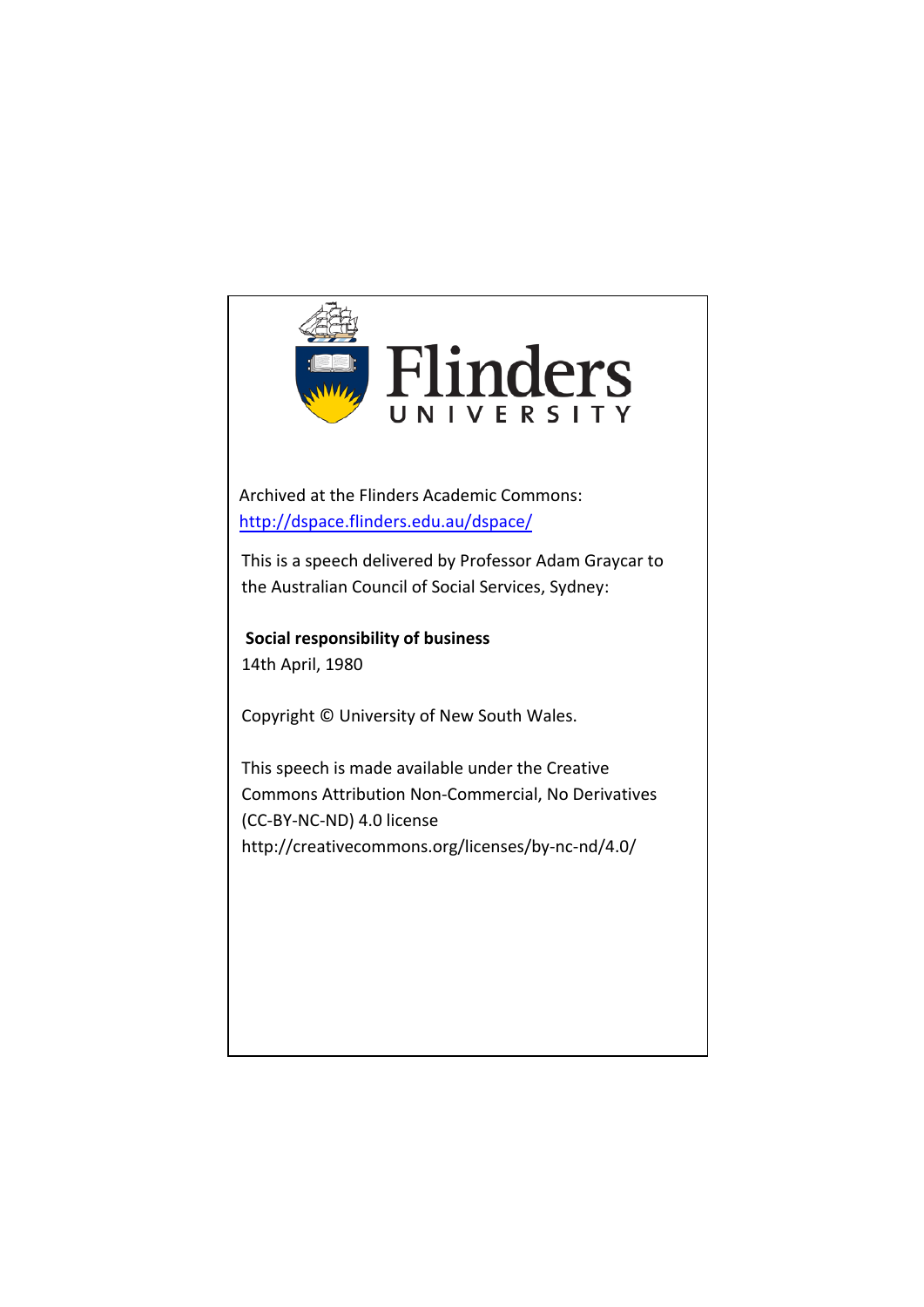## A.C.O.S.S.

 $\vec{z}$ 

 $\sim$ 

## SOCIAL RESPONSIBILITY OF BUSINESS

 $\mathbb{R}^{\mathbb{N}}$ 

14/4/80

ADAM GRAYCAR

 $\sim 10^7$ 

 $\overline{\phantom{a}}$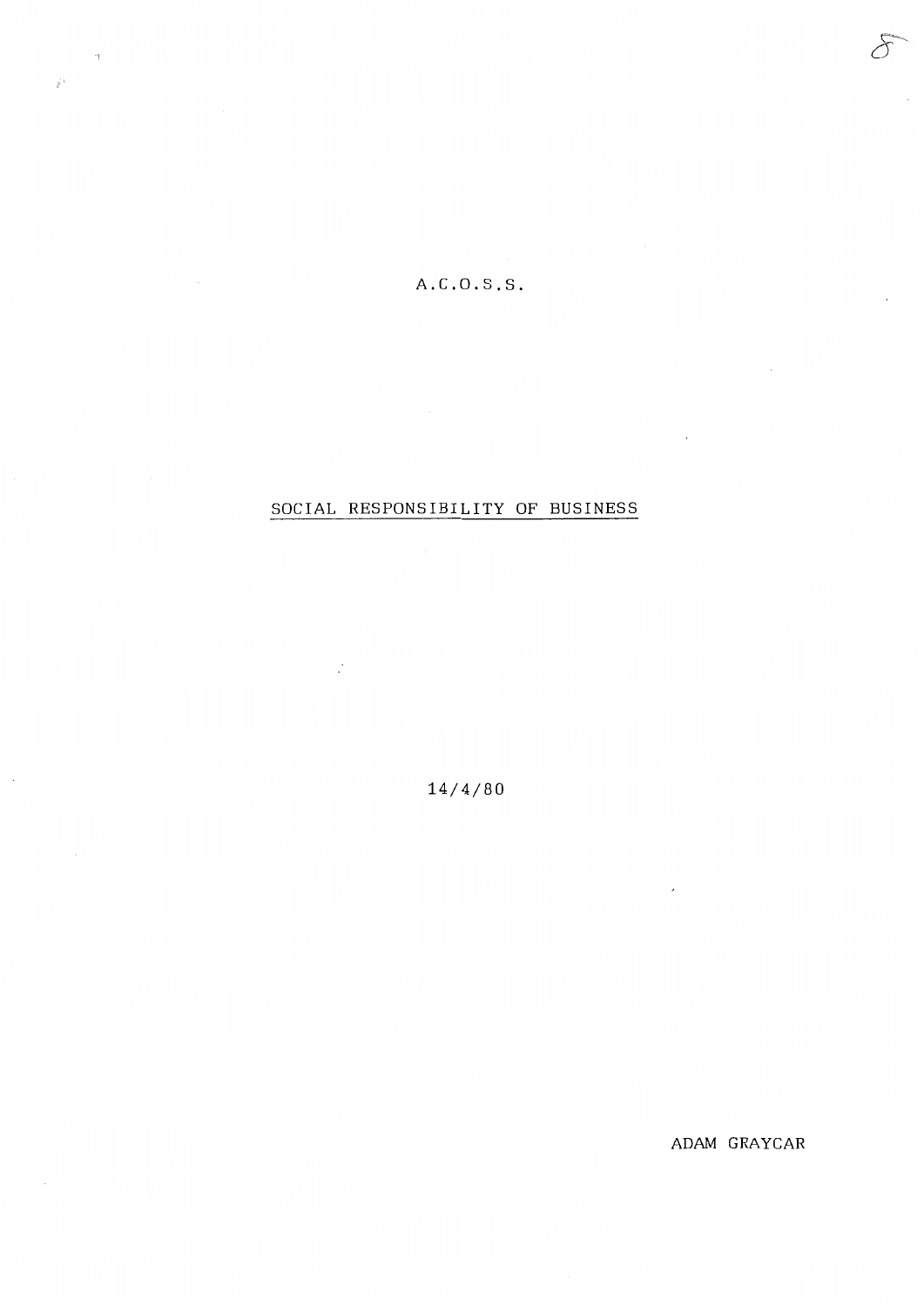ACOSS

 $S$ *O*ccal

~r1, *I*  \$>1- *.r'* ,.\_,, *s./* 

 $I \vee I \vee I$ 

Thank you very much Mr. Chairman, I am very glad to be here to be able to take part in the discussion on a social responsibility in business. It may seem strange to you to have somebody from the Social Welfare Research Centre here speaking at this forum but I suppose the first reaction of many of you is what is the relationship between social welfare and business. Business helps create wealth, it sets standards of living, deals with the quality of life and social welfare picks up the pieces - is that right? No - not quite.

There are two interpretations that those of us who work in the welfare system see of the welfare system, first of all some liken it to an ambulance or a truck parked at the bottom of a cliff that picks up all the pieces after they have crumbled, others see the social welfare system as an elaborate and all encompassing fence that is built at the top of the cliff to prevent people from falling, obviously its much more expensive to build this elaborate and all encompassing fence than it is to have a truck down the bottom, there are arguments clearly for both. Some people say that the State has not right to play a role until things have gone wrong, others argue that to build an all encompassing fence at the top of the cliff makes provision for all sorts of people many of whom are never likely to stray to the edge, the truck analogy however creates expensive institutions and creates a state of dependency, permanent dependency, which unfortunately has become in many cases characteristic of the social welfare system. However the social welfare system, like the business system, has a role in investing for the future and in assisting in creating wealth hence we can arque that there is an important role for the fence at the top of the cliff concept of social welfare.

The welfare system as we now know it, is under attack, its being attacked both from the right and from the left. Those on the right argue that it is inefficient, that it is wasteful, that it is morally repugnant while those on the left argue that it has not transformed society, it has not eliminated the class barriers that it set out to eliminate and it has not brought about greater equality. The welfare system does not just compensate for misfortunes, it does not just replace incomes that are not attainable in the market in a fairly meagre way, but rather one of its aims - and this is

- 1 -

*,I* 

ो।<br>स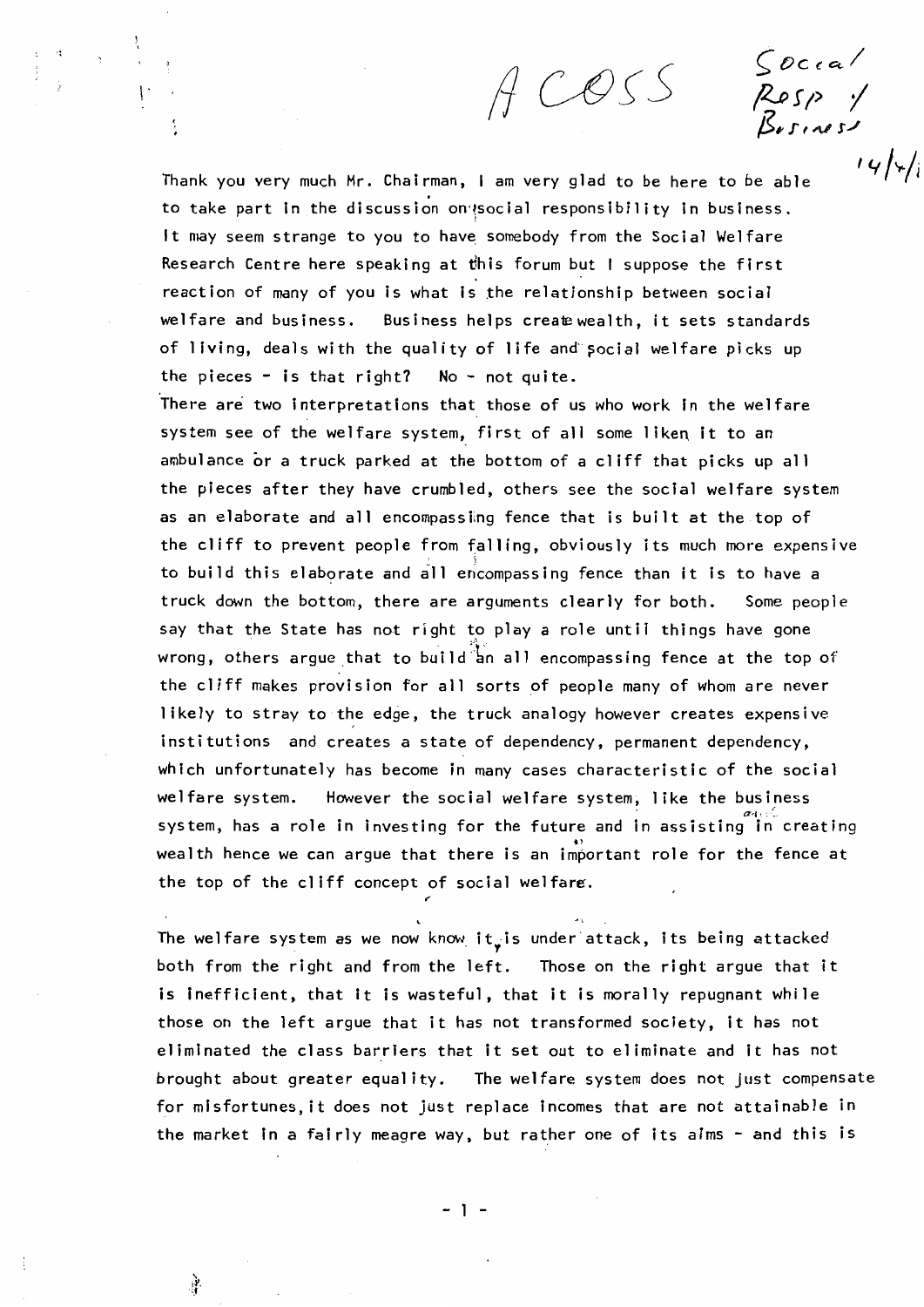an important aim as far as business is concerned  $-$  is to keep the population literate and healthy. In addition to the welfare systems aim of investing for the future by way of human capital and social programme development. We certainly live in a complex and inter-dependent society and no institution can act alone., the whole concept of interdependency characterises our social compact and our well being. We have a trade-off between the forces of conflict and the forces of concensus in our society, too much of one - too much conflict - too much consensus renders the society socially destructive and unworkable. But we do live in interesting times, we do live with a revolution of rising expectations, we do find people wanting more and more out of our very affluent system and more and more they are turning to government, and more and more government is saying it cannot be and cannot be expected to be an unlimited liability insurance company insuring all the people against all possible risks. So we find that some fervent public action is needed to maximise well being in our society but not necessarily through Government alone, not necessarily through industry alone, not necessarily through voluntary Welfare Organizations alone, not necessarily through<br>Community Groups alone, but obviously in some sort of social compact Community Groups alohe, but obviously that takes in all of these Institutions and maximises the input of all the Institutions to assure the greatest output. We find without any doubt at all that the free flow of market forces has'nt insured all Australians have access to the fruits of this wealthy society, there are by the Commission of lnquirey into Poverty estimates more than two million people in poverty in Australia and this is by drawing a very austere poverty line. The Social Security system has'nt rectified the situation, the benefits that are paid don't lift people out of poverty, in fact in many cases they keep people in poverty, but it's extremely  $simplistic$  to argue that there ought to be moremarket forces to eliminate the welfare system and let the market run free, if one wants to eliminate poverty as Milton Freedman does, its equally simplistic to argue that one ought to massively increase welfare payments and control the market totally if one is to eliminate poverty, we've certainly found that a full free flow of the market forces doesn't eleminate poverty in the same way as total dependence on benefits would not eleminate poverty. But, of course we have got to try to work out not just how to eleminate poverty in the material sense but how to explore avenues for cooperation and coordination to maximise well being for all of the citizens In a community.

depends<br>One way of looking at it is to see the well being on the support each individual receives from, In response to the demands he or she makes on four major institution!

- ? -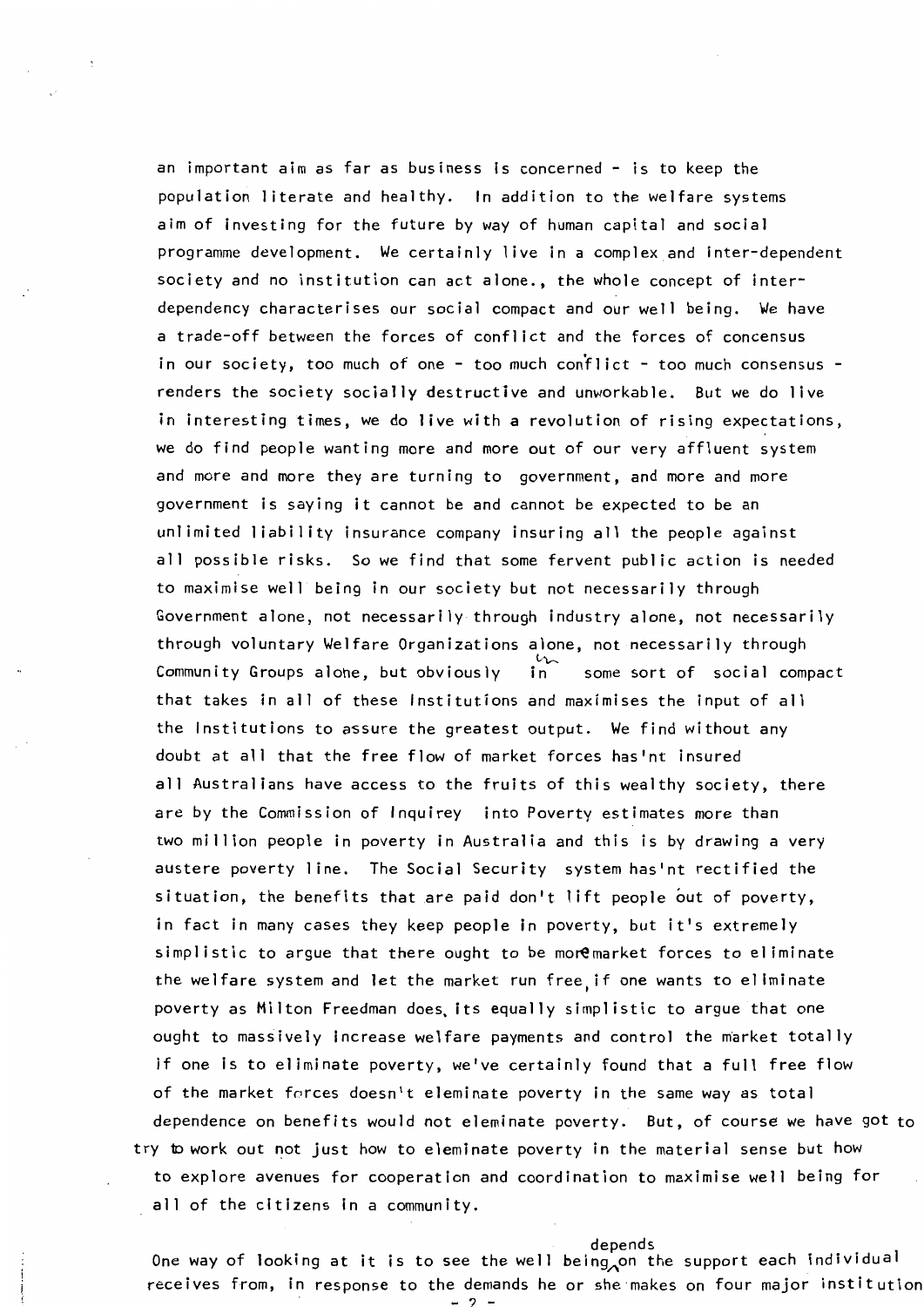They're the Family, the State, Employers and the Community. The family for instance, provides some sort of socialization and some form of emotional support and basic protection and obviously there's a lot to be gained in terms of maximising well beingfrom the family,by the same token the State provides some form of opportunity security, some form of income security either income supplementation or income replacement and a set of legislatively developed protected mechanisms. Employers, in addition to wages and conditions of work provide a whole range of occupational welfare, that are very often seen as fringe benefits for employees, that have a great deal to do with our **well** being. The fourth category the Community provides a sense of belonging and a sense of integration, it provides local facilities and responds to local demands. But all four of these institutions play a large part in integration, some people say that's a bad thing that a fragmented and individualised society is better, but furthermore, all of these four things are up for major redefinition and major debate. There's a large Conference in Sydney early next month on Family Policy, trying to work out among other things what role the family ought to play what demands ought to be placed on the family, whether the family is breaking down, whether too many demands are being placed on the State instead of on the family, on employers instead of on the family and so on. But the important thing is when we start looking at these issues business certainly has a role to play, not just, in ensuring material well being but ensuring another element that's very important in assessing well being, and that is access and information those without access to decision making those without information are, it can be argued, in a sense of relative deprivation and business has an important role to play in ensuring the integration of the institutions that I have been talking about and ensuring some sort of access.

Well, an important thing to understand, I think, about any institution in the social system is that it doesn't move unless its pushed and it is important, as people have said earlier to-day, to see the push from within because if not it will come in a fairly draconian sort of sense and so what we can identify I think are three important set of relations all of which operate in a cyclitical sort of fashion. First of all we can identify leadership, second we can identify some sort of expertise and third we can identify some sort of citizen Involvement. Our whole

- 3 -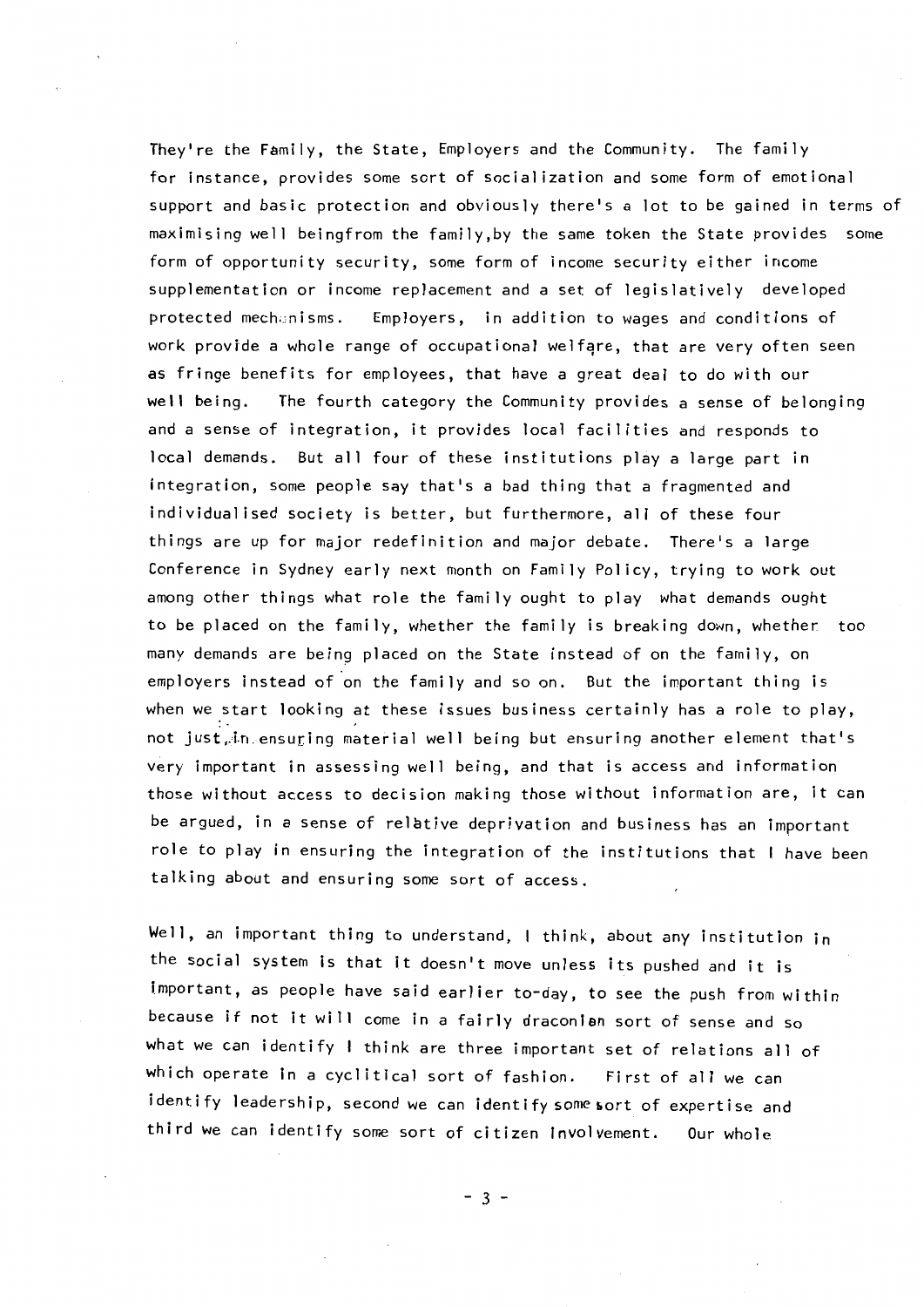community leadership and development structure depends on the way in which these three values integrate with each other and operate in a cyclical sense. For example, leaders have certain things to offer, they can offer direction, they can offer a general sense of understanding and wellbeing but without a backup of expertise and without an input from citizens the leadership itself is very very hollow. Expertise also has Its limitations, scientific and professional people are accumstomed to the sorts of problems that can be solved by expert technical advice or action so it is easy for them to imagine that any social enterprise can be managed in much the same way. Often they envisage a world that does not need leaders, only experts, their notions are based on a false conception of a leader's function. Supplying technically correct solutions, however, is the least of a leader's responsibility. That is part and parcel of a sort of vending machine concept of society for each problem a solution seems technically available, so you pass a law, allocate some money, put in a coin and out come the goodies. But when the goodies are not all that good then the experts assume that the leaders are no good. It is never the problem of the experts. Yet we see in our planning structures all sorts of things that one wonders how intelligent and rational planners could have come up with. So what we find then is that dealing with social change dealing with the difficult times we are facing, dealing with the rapid rate of change that social change takes time and it also takes a partnership. A partnership between leaders, experts and people in the community and all of them have different resources, all of them have different skills and a great deal of tolerance and patience is needed in blending these resources and skills to achieve generally recognised and concensually set social objectives. But the partnership, the whole issue of partnership, is really very very important, it is very very vital. It is very important that there be some consultation between the three sectors. Business obviously as a role to play beyond the minimum requirements laid down by the law to help identify and to solve social problems. If not, the world as we know it how in the interests of business Just would not work, the responsive communities wont be there, the markets wont be there, we will find ourselves in all sorts of difficult situations. But we have got to remember that everybody has something different to contribut $e$  business alone does not have all that there is to contribute, government alone doesn't, community groups alone dont and so we have got to - in consultation- try to find out what the problems  $\int_{\gamma}$  *i*... are. Not only do we have to be problem-solvers but more important, those

- 4 -